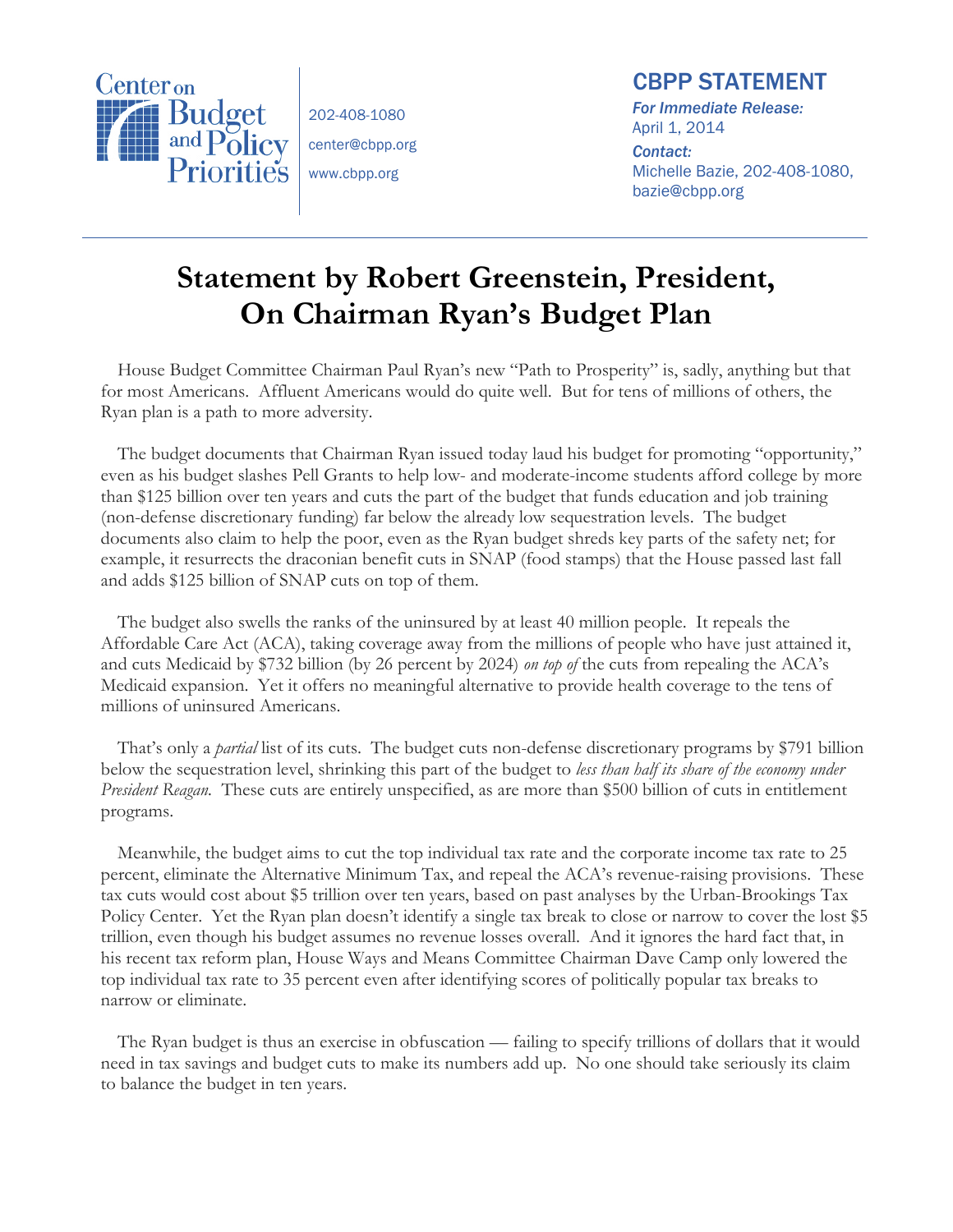It's also an exercise in hypocrisy — claiming to boost opportunity and reduce poverty while flagrantly doing the reverse. Here's just one example: Ryan has criticized some of the poor for not working enough and says that he wants to promote work and opportunity. But his budget eliminates Pell Grants entirely for low-income students who have families to support, must work, and are attending school less than half time on top of their jobs.

### Millions More People Without Health Insurance

A day after open enrollment closed in health reform's new health insurance exchanges and millions



more people have insurance due to the ACA, the Ryan budget would move in the opposite direction. Those who signed up for coverage through the exchanges and Medicaid in recent months would lose it, and uninsured people who are expected eventually to enroll in such coverage would remain uninsured.

Under the Ryan plan, at least 40 million low- and moderate-income people — that's 1 in 8 Americans — would become uninsured by 2024. They include the 25 million otherwise-uninsured people that the Congressional Budget Office (CBO) projects will gain coverage through the ACA by 2024. They also include the 14.3 to 20.5 million people that the Urban Institute estimated would lose Medicaid coverage by the tenth year from a similar Medicaid block grant proposal in a prior Ryan budget.

The Ryan budget uses misleading rhetoric to justify these proposals. The budget documents criticize Medicaid for its low payment rates to doctors and hospitals and argue that some Medicaid beneficiaries can have trouble finding doctors. But slashing federal Medicaid funding by more than one-fourth and turning it over to states in a block grant will inevitably lead states to cut payment rates further, restrict coverage (casting millions into the ranks of the uninsured), limit covered health services (depriving some people of needed treatment), or — most likely — a combination of all of the above. The Urban Institute analysis of the similar Medicaid proposal in a prior Ryan budget projected that states would likely cut reimbursements to health care providers and managed care plans by about 30 percent by the tenth year.

#### More Poverty and Less Opportunity

Chairman Ryan often decries the plight of the poor and the lack of upward mobility in his budget documents, speeches, and hearings. But his budget would:

 **Slash basic food aid provided by SNAP by at least \$135 billion and convert the program to a block grant.** The Ryan budget includes every major benefit cut in the harsh SNAP bill that the House passed in September, which CBO estimated would end benefits to 3.8 million low-income people in 2014. The budget also would block-grant SNAP in 2019, with further steep funding cuts. States would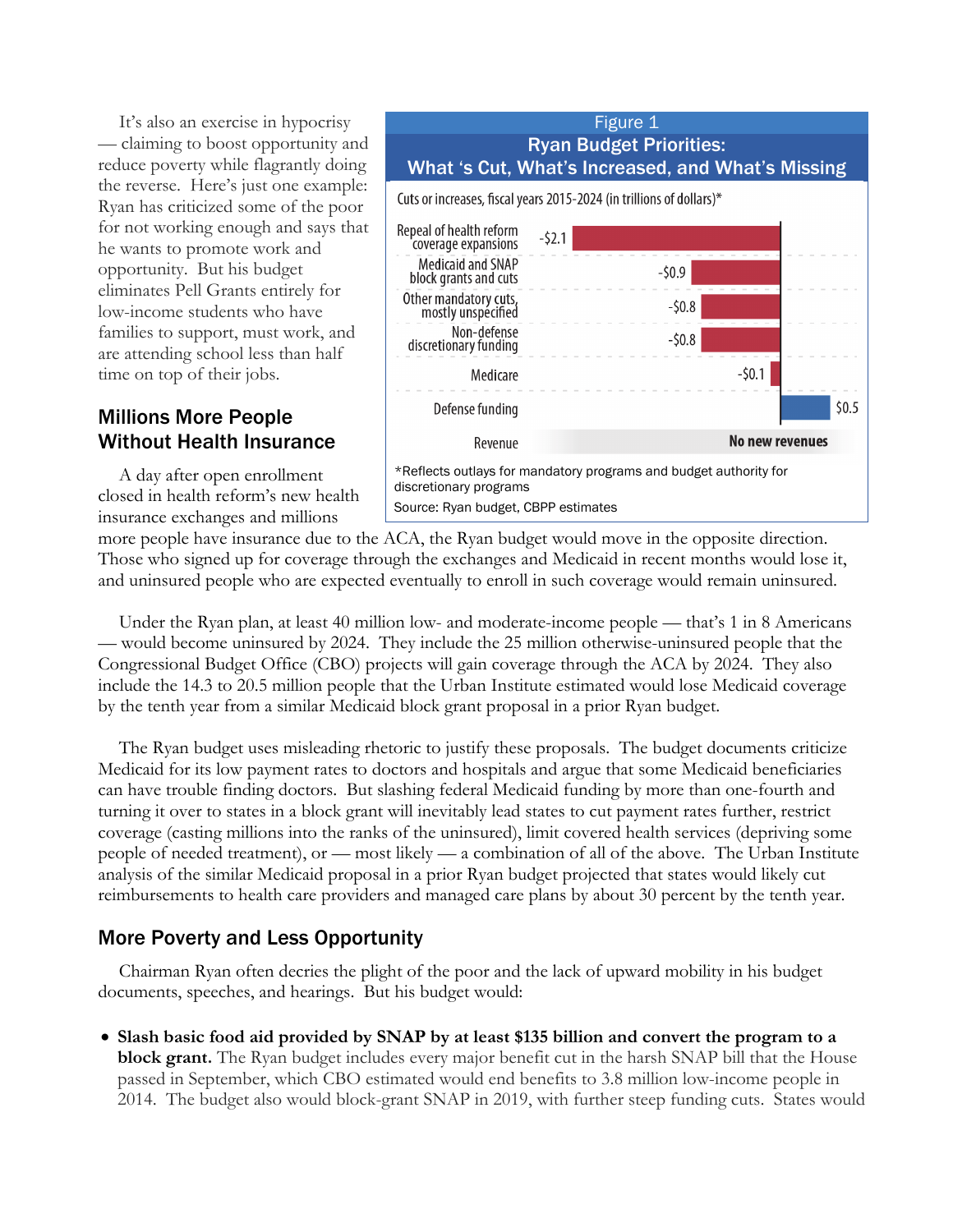be left to decide whose benefits to cut — poor children, working-poor parents, seniors, people with disabilities, or others struggling to make ends meet. They would have no good choices, as SNAP provides an average of only \$1.40 per person per meal.

- **Make it harder for low-income students to attend college.** Ryan proposes to cut Pell Grants by more than \$125 billion over the next decade. He would freeze the maximum grant for ten years, even as college tuition costs continue to rise. The maximum Pell Grant already covers less than a third of college costs, compared to more than half in earlier decades. Yet under the Ryan budget, the grant would fall another 24 percent by 2024 in inflation-adjusted dollars. (Some of that reduction is in the budget baseline, but Ryan would substantially enlarge it.) He also would make some moderate-income students who get modest help from Pell Grants today entirely ineligible.
- **Make massive unspecified cuts in a part of the budget in which low-income programs including the Earned Income Tax Credit (EITC), which Ryan praised in his recent poverty report — make up a substantial share of the expenditures.** His budget calls for at least \$500 billion in cuts to mandatory programs other than Social Security, Medicare, Medicaid, SNAP, Pell Grants, farm programs, civil service programs, and veterans' benefits. A substantial share of spending in this category is for low-income programs, including the EITC, the low-income component of the Child Tax Credit, the school lunch and other child nutrition programs, and Supplemental Security Income, which helps very poor people who are elderly or have serious disabilities.

#### Less Investment in Building Blocks of Economic Growth and Opportunity

The Ryan budget doubles down on sequestration, cutting non-defense discretionary programs by \$791 billion over the next ten years below sequestration's already austere levels. (His funding level is a full \$1.1 trillion below the levels under the 2011 Budget Control Act without sequestration.) By 2024, funding for non-defense discretionary programs would be 36 percent below the 2010 funding levels adjusted only for inflation (and 22 percent below the post-sequestration level) and would fall to 1.7 percent of gross domestic product (GDP). By contrast, funding for these programs averaged 3.6 percent of GDP under President Ronald Reagan.

Non-defense discretionary programs include basic building blocks of our economy, including education and basic research, as well as core public services such as law enforcement, border security, food and drug safety, and environmental protection. They also include key supports for low-income families, including Head Start and low-income housing assistance.

#### Ryan's Budget Takes This Approach Due to Its Lack of Courage

Chairman Ryan's plan says it balances the budget in ten years. That requires massive deficit reduction. But the budget plan contains no new revenues, does not touch Social Security, *increases* defense funding by \$483 billion over ten years (relative to the sequestration levels under current law), and contains somewhat smaller Medicare savings over the coming decade than the Obama budget does. This leaves Chairman Ryan to target programs for low-income and vulnerable Americans and non-defense discretionary programs for draconian cuts.

Many congressional Republicans criticized the Obama budget last month for not containing "serious entitlement reform." But, under the Ryan budget, "entitlement reform" largely means savaging the poor and vulnerable and swelling the ranks of the uninsured by at least 40 million people.